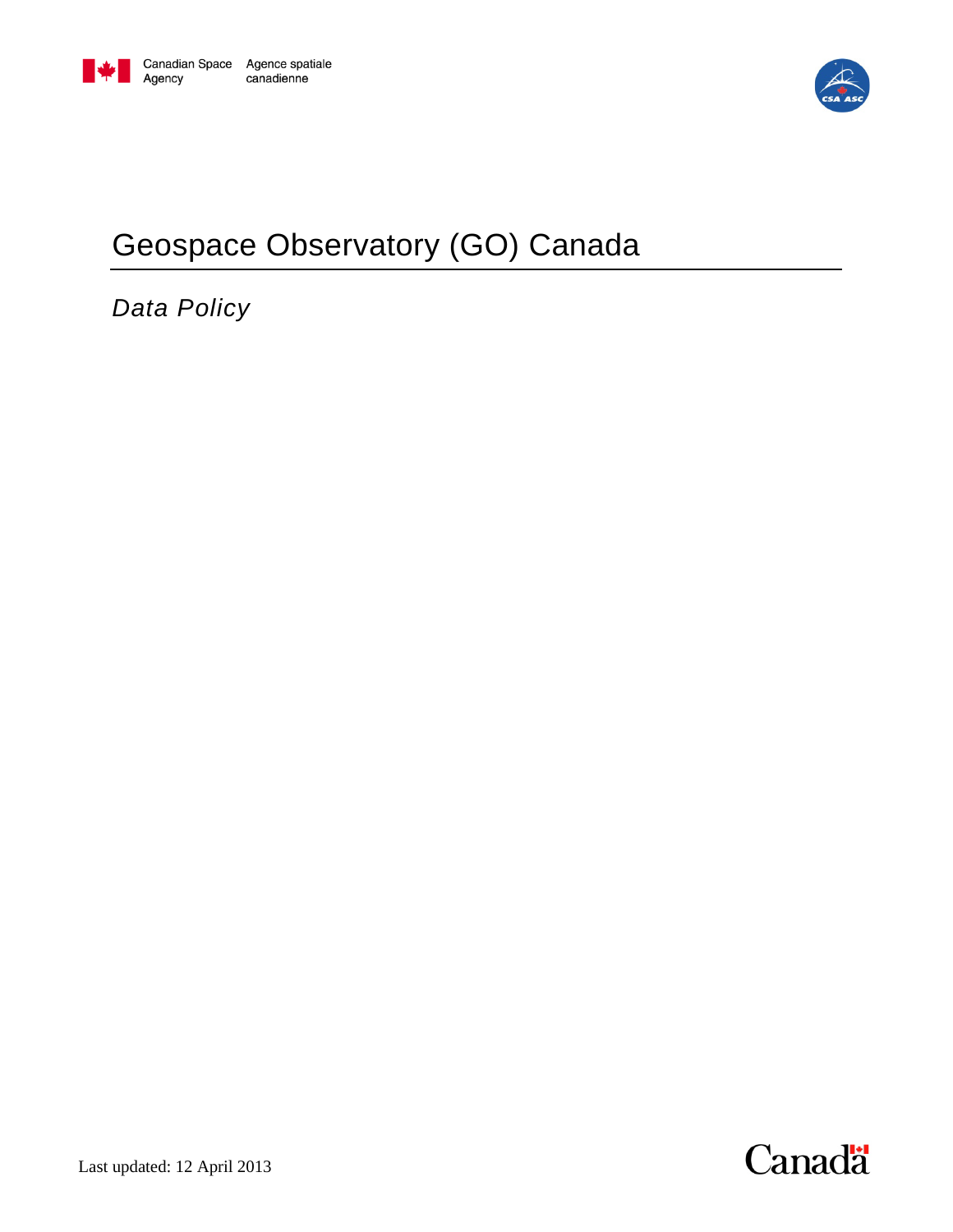#### **1 Introduction**

Geospace Observatory (GO) Canada is an array of ground-based instruments for remote-sensing geospace and a coordinated research program designed to advance understanding of the geospace system. GO generates large and diverse volumes of space data and information that must be effectively managed to achieve the objectives of the program and to maximize the value of the data for scientific research and space weather forecasting.

This policy is intended to be compatible with the data principles and policies of partner agencies, and Canadian government departments. The scope of this policy, however, is limited to the GO program and is subject to higher-level policies of the Canadian Space Agency (CSA). The GO Data Policy applies to all projects funded through the GO program; compliance with the policy is a condition of funding. The activities of each project are consistent with the GO Data Policy and are expressed in a data management plan.

The CSA's Sun-Earth System Sciences group is the author of the GO Data Policy. Questions about the policy and its implementation should be directed to the GO Project Officer of the Sun-Earth System Sciences group at [solar-terrestrial@asc-csa.gc.ca.](mailto:solar-terrestrial@asc-csa.gc.ca)

## **2 Objectives**

The purpose of the GO Data Policy is to ensure that high-value data are accessible both now and in the future. The value of the data is measured against GO program objectives for the benefit of the users: geospace scientists, space weather forecasters, and the general public. Taken together, high-value GO data require:

- high-quality data;
- data that are well-documented;
- open data formats;
- data that are openly accessible;
- data that are rapidly accessible; and
- data that are easy-to-use.

Equally important are stable preservation and accessibility of GO data throughout their lifecycle. In addition to ensuring that the data are available for future use, these objectives also enable citations to data. Citations are essential for recognition of data providers as important contributors to the advancement of science.

# **3 Data**

For the purposes of this policy, data are defined as: the digital information output by an instrument, the products generated by processing the information, and the associated metadata. Intellectual property is specifically excluded from this definition.

This policy applies to the data generated by projects endorsed by the CSA as GO projects. GO projects include those supported through the CSA's GO program as well as projects supported by partner agencies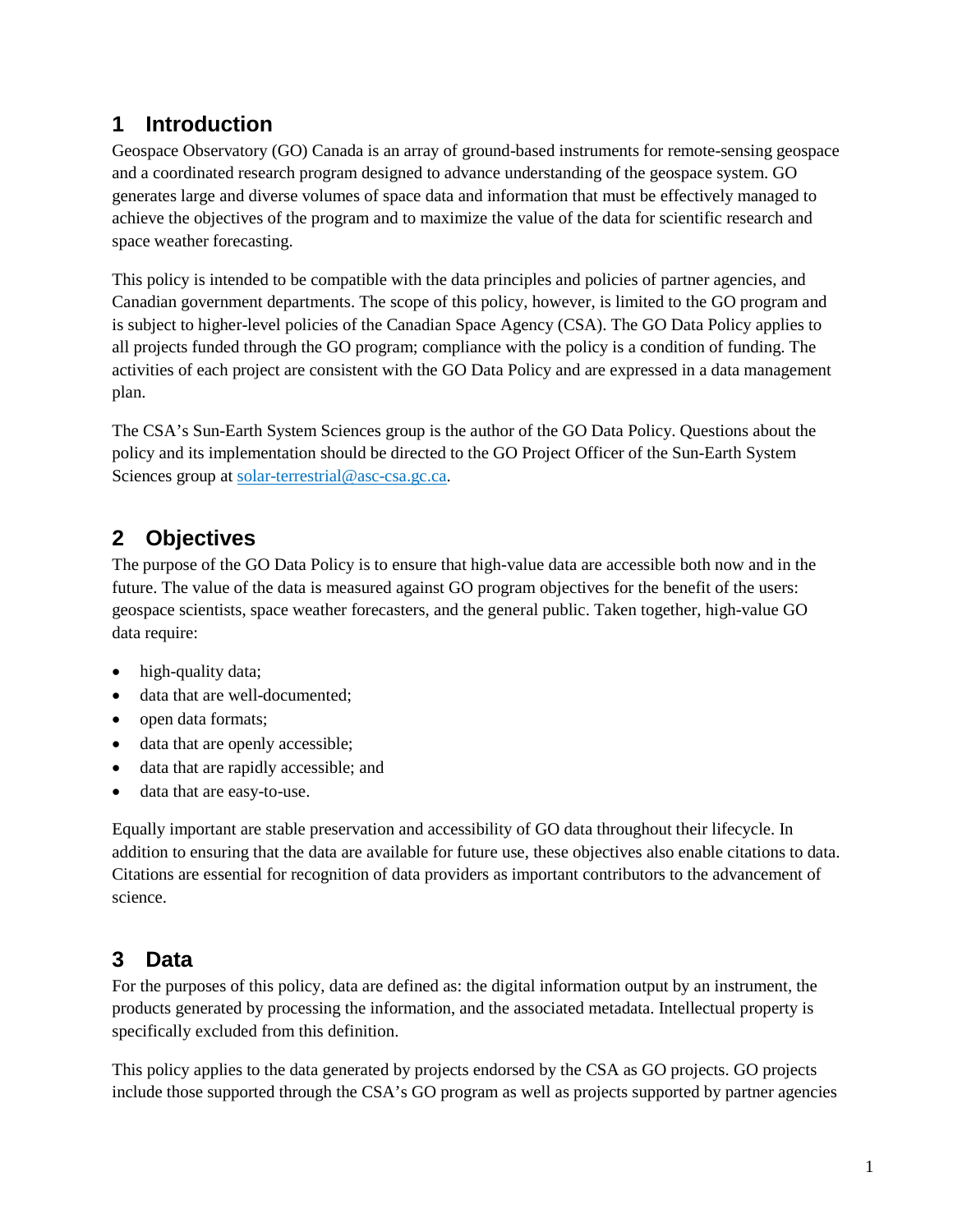and other Canadian government departments that contribute to the objectives of the GO program. It should be recognized, however, that GO projects may use related data from outside sources, such as from space-based instruments. Such data are outside of the domain of this policy, but the principles of access and preservation of high-value data are encouraged to be applied in those cases.

### **4 Data Access**

In order to maximize the value of data gathered under the auspices of the GO program, all data are made fully, freely, and openly available on the shortest feasible timescale. This policy follows international policy and practice, notably,

- the Twelfth World Meteorological Organization (WMO) Congress, [Resolution 40 \(1995\),](#page-5-0) and
- the International Council for Science (ICSU) [Assessment on Scientific Data and Information \(2004\),](#page-5-1)

and is in accordance with

- the Canadian [Policy on Information](#page-5-2) Management (2007), and
- the [Government of Canada Open Data License Agreement](#page-5-3) (2011).

The only exceptions to this principle of full, free, and open access are:

- where data release may cause harm, specific aspects of the data may need to be kept protected (for example, the accuracy of instrument locations may need to be reduced in some documents in order to avoid vandalism); or
- where pre-existing data are subject to access restrictions (for example, data acquired under restrictive policies that will be made available alongside data collected in compliance with this policy).

The ICSU Assessment on Scientific Data and Information defines "full and open access" as equitable, non-discriminatory access to all data preferably free of cost, although some reasonable cost-recovery for distribution of the data is acceptable. WMO Resolution 40 uses the term "free and unrestricted" and defines this as non-discriminatory and without charge. "Without charge", in the context of this resolution, means a charge that is no more than the cost of reproduction and delivery and without charge for the data themselves.

Metadata are essential to the discovery, access, and effective use of data. All GO data include a full set of metadata that completely document and describe the data. As described in the [Reference Model for an](#page-5-4)  [Open Archival Information System \(OAIS\),](#page-5-4) a complete set of metadata contains all the information necessary for the data to be independently understood by users and to ensure proper stewardship of the data.

The data associated with each GO instrument array are made available through a data "landing page". This is a web page at a stable URL through which the data may be accessed, both by people and by automated systems. It provides links to the data as well as contextual information to facilitate use of the data. It also serves as a publishing record for the data and may be used as an endpoint for citations to the data.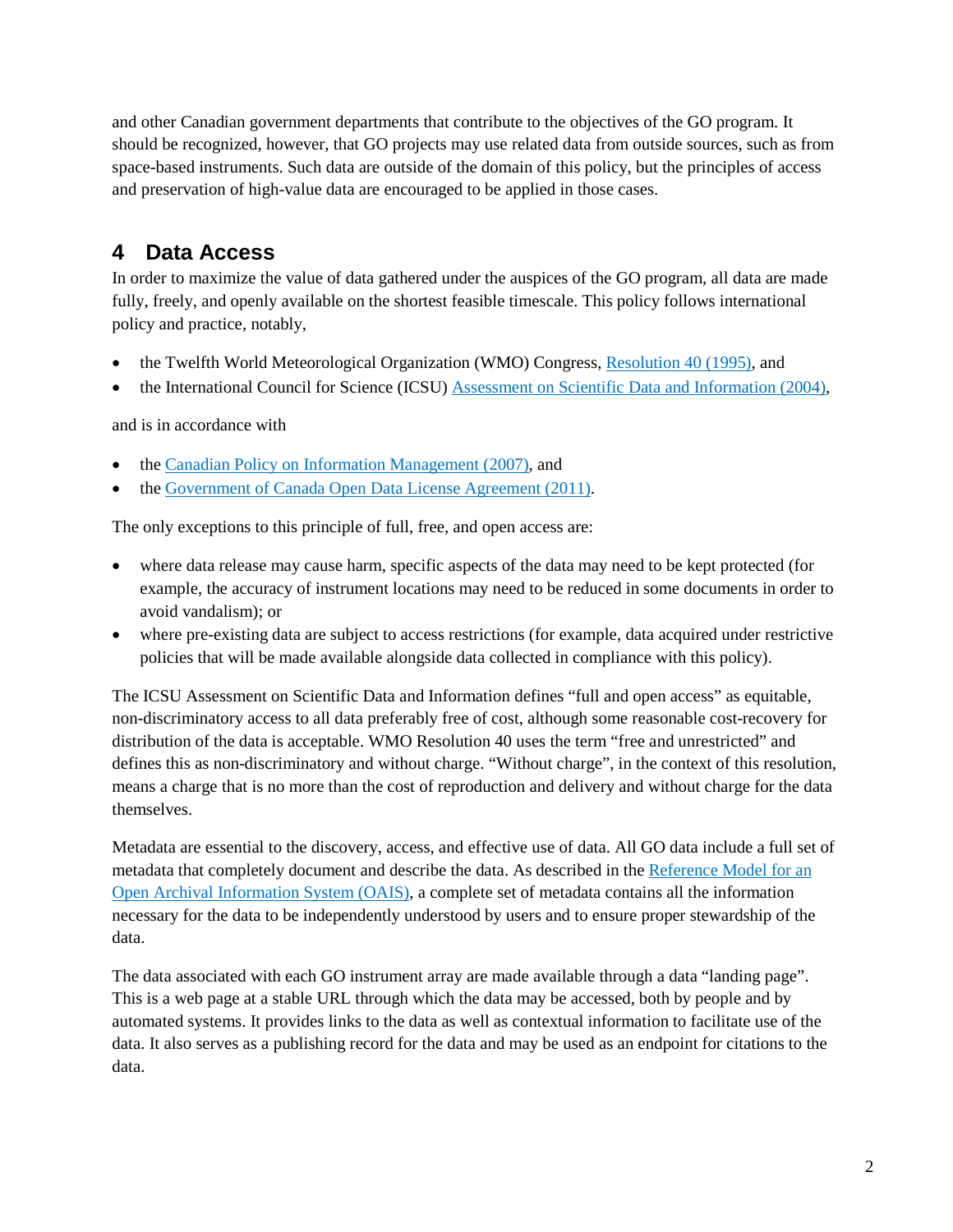Regardless of any delays in delivery of the data themselves, all GO projects funded by the CSA promptly provide basic descriptive metadata of collected data (no more than one week after acquisition by the instrument) in an internationally recognized, standard format to a CSA-approved catalogue or registry.

# **5 Data Preservation**

Recognizing that the significance of scientific data is often realized long after they have been collected, and to ensure the lasting legacy of the GO program, it is essential to ensure long-term preservation of and sustained access to GO data throughout its life. GO data are preserved in their simplest, useful, machine readable form and are accompanied by a complete metadata description. Associated metadata records include descriptions of quality control procedures and processing that have been applied to the data.

# **6 Data Citation**

To recognize the important role of data providers and to facilitate repeatability of observations in keeping with the scientific method, users of GO data are required to acknowledge the sources of the Data and copyrighted products (analogous to article authors). Where possible, this acknowledgment should take the form of a formal citation to the data, such as when citing a book or journal article. If a formal citation to the data is not possible, the acknowledgement should instead cite a recommended journal article. The GO program will encourage journals to require formal citation of the data used in articles they publish.

# **7 Responsibilities**

#### **7.1 GO Projects**

All GO projects PIs are responsible for:

- applying the data management principles, standards and practices outlined in this policy to their data; and
- identifying data management requirements and issues to the CSA.

#### **7.2 Canadian Space Agency**

The CSA is responsible for the implementation of the GO program. As such, it is responsible for:

- providing interpretive advice on this policy;
- enabling the distribution of information pertaining to data management to GO projects, program managers and other interested parties;
- assisting GO projects and data repositories to collaborate effectively; and
- promoting a culture of open data-sharing and information-sharing nationally and internationally between all participants in the GO program.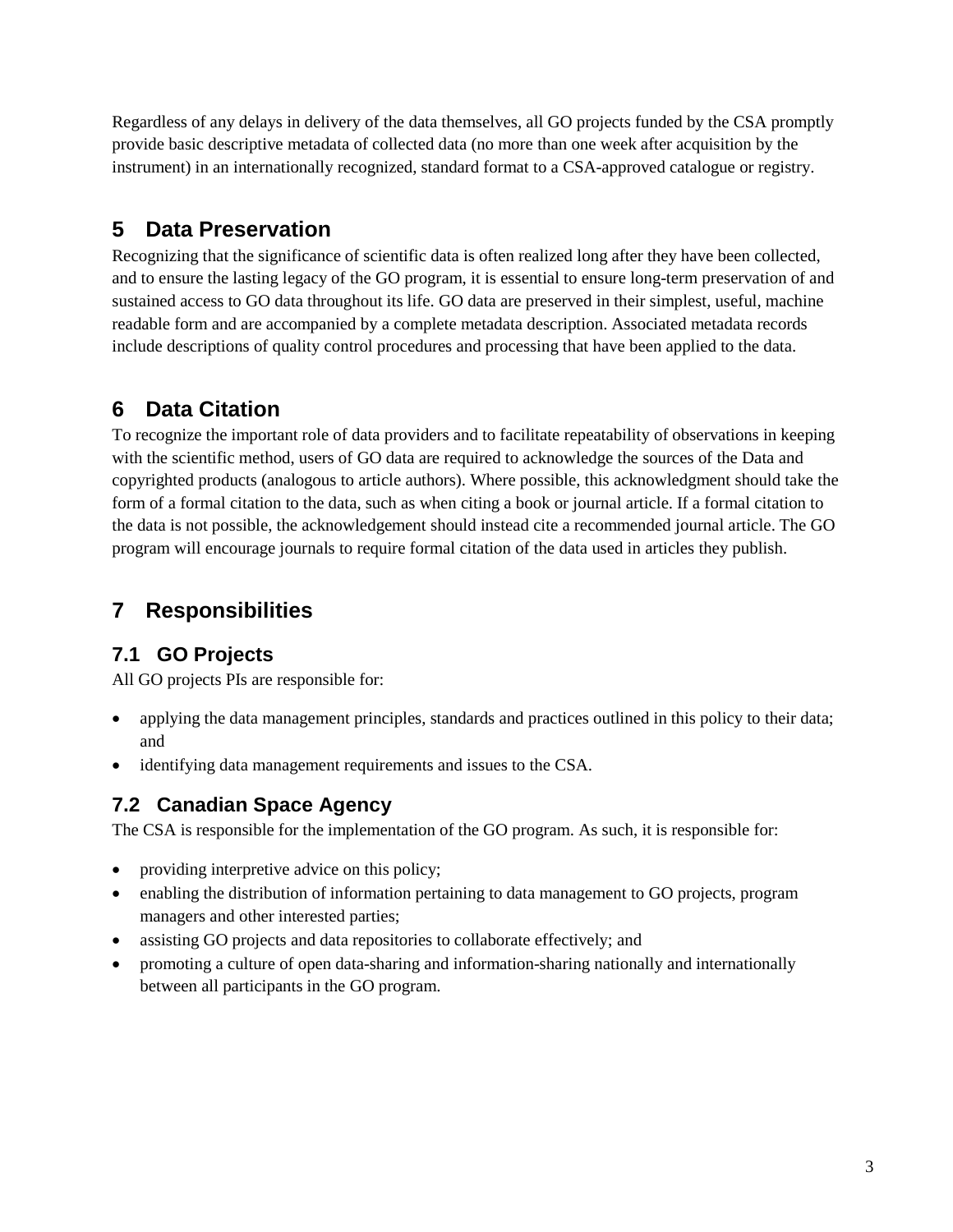#### <span id="page-4-0"></span>**8 Data Rights and Rules for Data Use**

The terms for distribution and use of the GO data govern both the production and distribution of scientific datasets by GO projects, as well as use of the GO data by the science community and general public. These terms are summarized below:

- The data are open to all scientists and the public (Users).
- There are no proprietary periods associated with the data.
- Users shall have timely access to the data. The definition of "timely" shall be indicated for each dataset.
- Users shall acknowledge the source of the data. The required acknowledgement shall be provided on the relevant data landing page.
- Users shall cite the data when writing articles that make use of the data and that are intended for submission to a peer-reviewed publication. The required citation shall be provided on the relevant data landing page.
- Users are encouraged to provide the relevant GO project PI(s) with copies of their manuscripts upon their submission for consideration of publication. On publication the citation should be transmitted to the GO project PI and any other providers of data.
- Users are encouraged to make tools of general utility and/or value-added data products widely available to the community. Users are encouraged to collaborate with the relevant GO project PI(s) and to notify the CSA of such utilities or products.

These terms are subject to change as the policies of the CSA and its partners change

#### **9 Appendix – Example Implementation**

The following is a brief example illustrating how a GO project could implement the data policy. The comments in square brackets [*…* ] indicate the policy criteria addressed.

All project data are made accessible via ftp [ *open access: full, free, and unrestricted access*] through a hierarchy of folders, structured by date [*easy-to-use*]. Low-resolution data are available five minutes after acquisition, high-resolution data are available within two months of acquisition when custodians ship disks to the project centre [*rapid access*]. The data are stored as CDF formatted files [*open format*] with descriptive and unique file names [*well-documented*]. The data are described using the SPASE metadata standard [*well-documented; open format*]; all metadata are available within one day of acquisition [*rapid access* ].

All project data, metadata, and documentation are available through a data landing page at [http://university.ca/](http://university.ca/GO%20project/data)*GO project*/data<sup>[1](#page-5-5)</sup> and are updated daily [*well-documented; open access; rapid access; easy-to-use*]. We are committed to providing access to these data through this landing page until 2025 [*stable, long-term access; citable*]; the landing page includes instructions on how to cite the data [*citable* ].

A customized version of the GO Canada [Data Rights and Rules for Data Use](#page-4-0) is provided on the landing page, with links to the original at the GO Canada website.